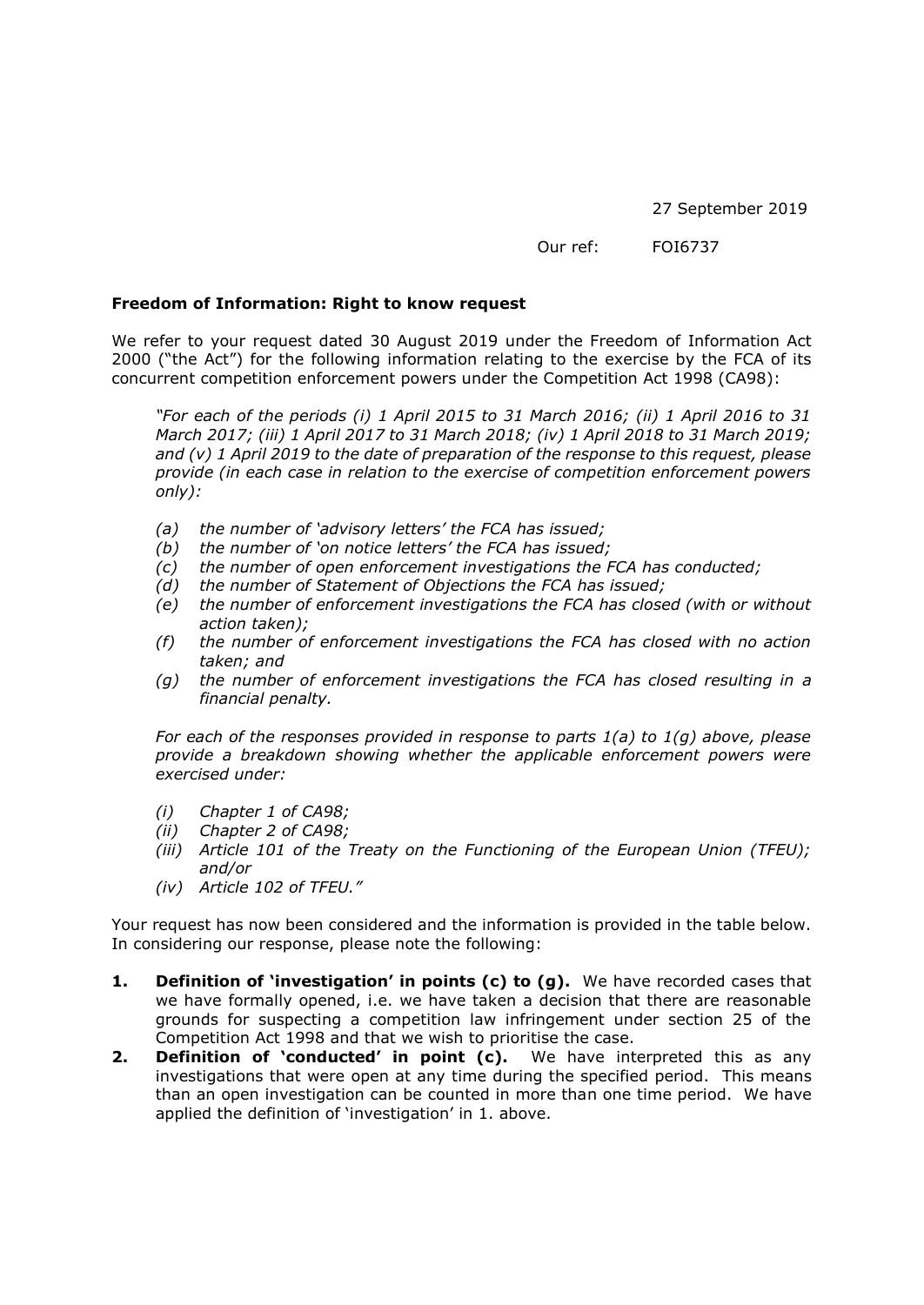- **3. Categories of cases**. We have added categories of cases to ensure accuracy and avoid double-counting.
- **4. We have completed the request for categories where there is a positive response.** In all other categories there is a nil return.

|                                                                                                        | 1 April<br>$2015 -$<br>31 March<br>2016 | 1 April<br>$2016 -$<br>31 March<br>2017 | 1 April<br>$2017 -$<br>31 March<br>2018 | 1 April<br>$2018 -$<br>31 March<br>2019 | 1 April<br>$2019 -$<br>27 Sept<br>2019 |
|--------------------------------------------------------------------------------------------------------|-----------------------------------------|-----------------------------------------|-----------------------------------------|-----------------------------------------|----------------------------------------|
| (a) the number of 'advisory<br>letters' the FCA has issued;                                            |                                         |                                         |                                         |                                         |                                        |
| Chapter 1 of CA98 and/or Article 101<br>TFEU                                                           | 3                                       | 1                                       | 0                                       | 9                                       | 0                                      |
| Chapter 1 of CA98 and/or Chapter 2 of<br>CA98                                                          | $\Omega$                                | 5                                       | 0                                       | 1                                       | 0                                      |
| Chapter 1 of CA98/Article 101 TFEU<br>and/or Chapter 2 of CA98/Article 102<br><b>TFEU</b>              | 0                                       | 0                                       | 0                                       | 1                                       | 0                                      |
| (b) the number of 'on notice<br>letters' the FCA has issued;                                           |                                         |                                         |                                         |                                         |                                        |
| Chapter 1 of CA98 and/or Article 101<br><b>TFEU</b>                                                    | $\overline{2}$                          | 23                                      | 3                                       | 0                                       | 0                                      |
| (c) the number of open<br>enforcement investigations the<br><b>FCA has conducted;</b>                  |                                         |                                         |                                         |                                         |                                        |
| Chapter 1 of CA98 and/or<br>Article 101 TFEU                                                           | 1                                       | 2                                       | 2                                       | 2                                       | 1                                      |
| (d) the number of Statement of<br>Objections the FCA has issued;                                       |                                         |                                         |                                         |                                         |                                        |
| Chapter 1 of CA98 and/or<br>Article 101 TFEU                                                           | 0                                       | 0                                       | $\mathbf{1}$                            | 0                                       | 0                                      |
| (e) the number of enforcement<br>investigations the FCA has closed<br>(with or without action taken);  |                                         |                                         |                                         |                                         |                                        |
| Chapter 1 of CA98 and/or<br>Article 101 TFEU                                                           | 0                                       | 0                                       | 1                                       | 1                                       | 0                                      |
| (f) the number of enforcement<br>investigations the FCA has closed<br>with no action taken; and        |                                         |                                         |                                         |                                         |                                        |
| Chapter 1 of CA98 and/or<br>Article 101 TFEU                                                           | 0                                       | 0                                       | 1                                       | 0                                       | 0                                      |
| (g) the number of enforcement<br>investigations the FCA has closed<br>resulting in a financial penalty |                                         |                                         |                                         |                                         |                                        |